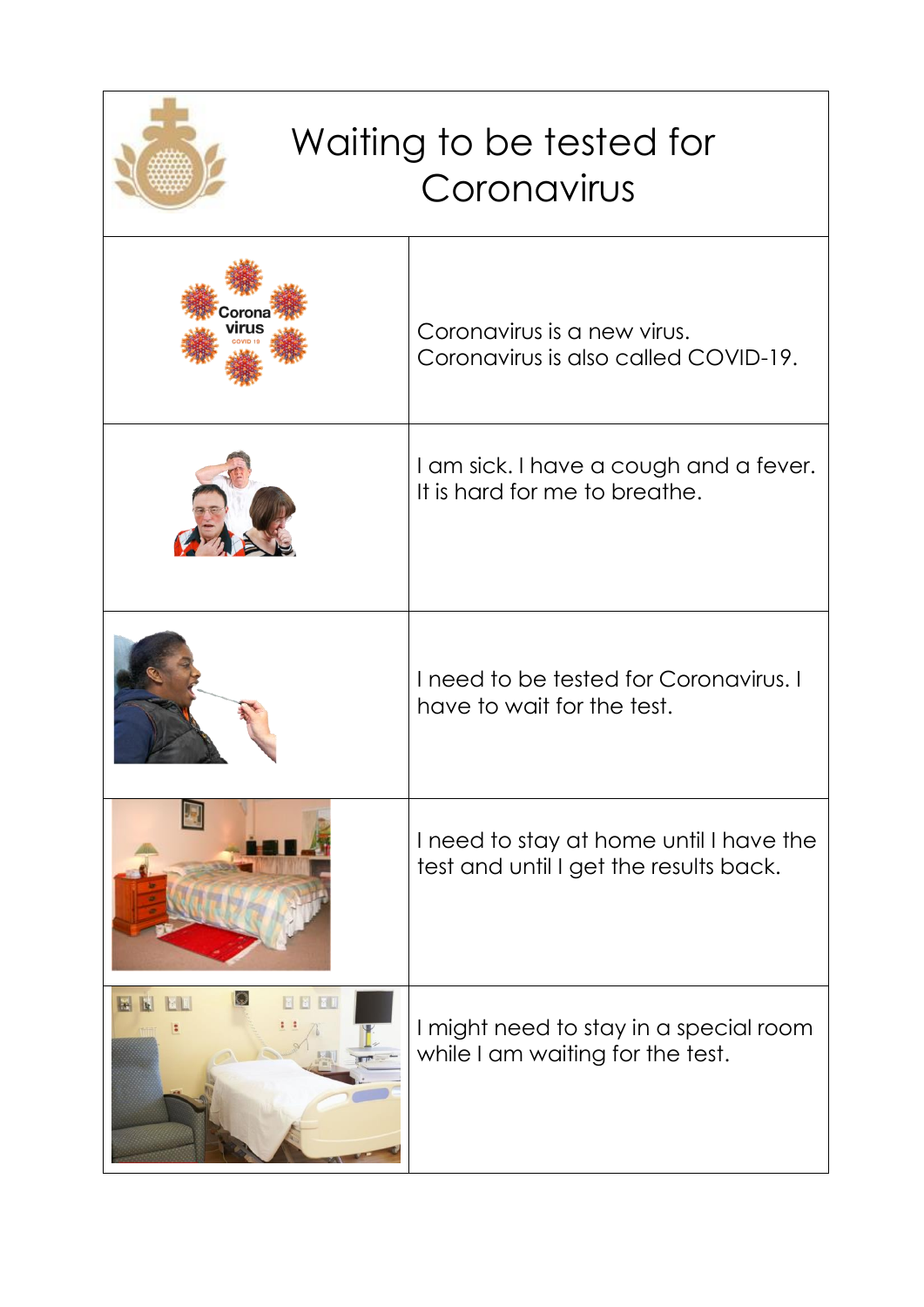| I need to stay away from other<br>people.<br>I will not be able to see my friends<br>and family for a while. |
|--------------------------------------------------------------------------------------------------------------|
| I need to use my own bathroom that<br>no one else uses.                                                      |
| I should clean my hands often.                                                                               |
| I should wear a face mask when staff<br>are in my room.                                                      |
| Staff will help me to get better.                                                                            |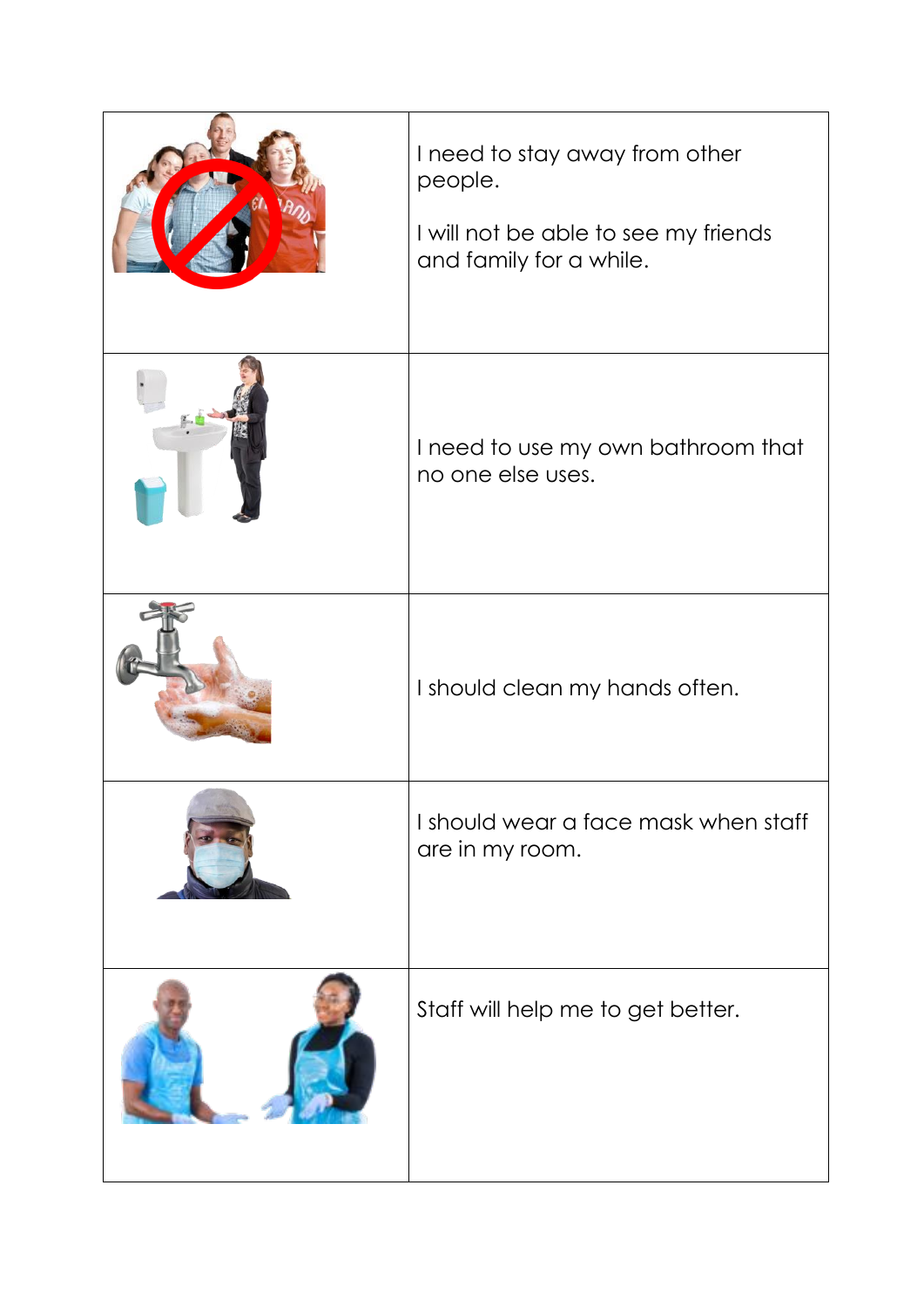|                   | Staff will have to wear funny clothes<br>while I am sick, in case I have<br>Coronavirus. |
|-------------------|------------------------------------------------------------------------------------------|
|                   | They will wear an apron or a special<br>suit.                                            |
| B<br>匪            | They will wear gloves.                                                                   |
|                   | They will wear a mask.                                                                   |
| www.programma.com | They will wear special glasses called<br>goggles                                         |